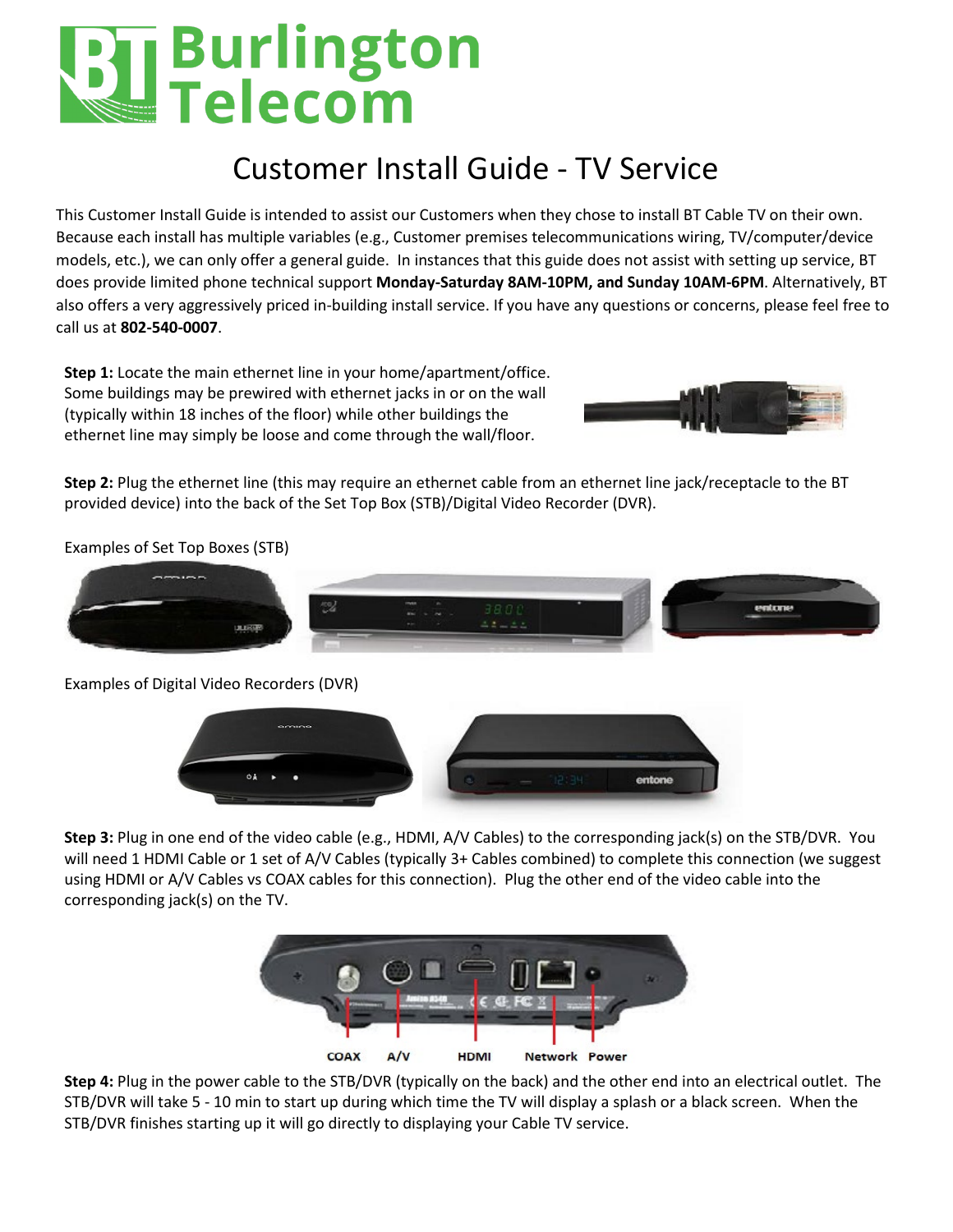# **The Burlington**<br>Externe:

## Customer Install Guide - Internet & Television Service

This Customer Install Guide is intended to assist our Customers when they chose to install BT Internet & Cable TV on their own. Because each install has multiple variables (e.g., Customer premises telecommunications wiring, TV/computer/device models, etc.), we can only offer a general guide. In instances that this guide does not assist with setting up service, BT does provide limited phone technical support **Monday-Saturday 8AM-10PM, and Sunday 10AM-6PM**. Alternatively, BT also offers a very aggressively priced in-building install service. If you have any questions or concerns, please feel free to call us at **802-540-0007**.

### **ETHERNET SWITCH SETUP**

**Step 1:** Locate the main ethernet line in your home/apartment. Some buildings may be prewired with ethernet jacks in or on the wall (typically within 18 inches of the floor) while other buildings the line may simply be loose and come through the wall/floor.

**Step 2:** Plug the ethernet line into any of the ethernet ports on the back of the BT provided ethernet Switch, a device that allows the user to connect multiple devices (e.g., TV, Cable Router, etc.) in the building. This connection may require a second ethernet cable to extend from the main ethernet line to the BT provided ethernet Switch. Using the power cord provided, plug it in to the ethernet Switch and the other end into an electrical outlet.



**Step 3:** Plug in one end of each of the provided ethernet cables into any of the open ports on the ethernet Switch.

### **TV SETUP**

**Step 4:** Plug one of the provided ethernet cables from the ethernet Switch into the Set Top Box (STB)/Digital Video Recorder (DVR), typically in the back.

Examples of Set Top Boxes (STB)



Examples of Digital Video Recorders (DVR)